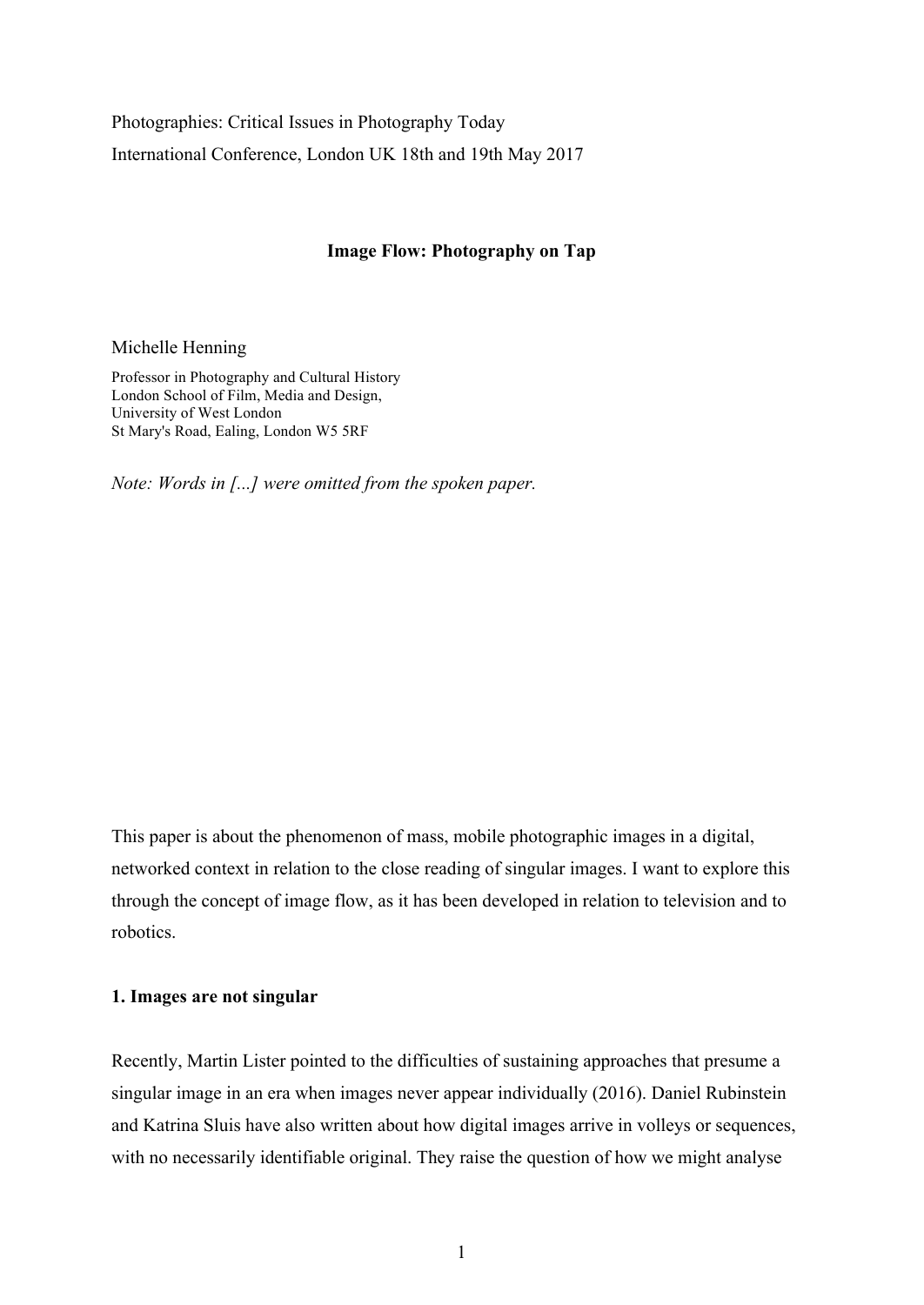images that are also carriers of ever-changing accumulations of metadata, much of which is tenuously connected, if at all, to the visible content of the image. As they write "it is not identity that the networked image delivers to the screen, but rather an image of the multiplicity engendered by the network" (2013).

So this paper is indebted to these approaches but I also want to emphasise that the singularity of an individual image was always a useful fiction: as art historians have argued, the discipline of art history itself was itself built on reproductions, even when it fetishized the "original" . Close reading of an individual image is a synchronic slicing of time, an artificial pause for the purposes of analysis. For the writers I have mentioned, the problem with such a fiction, when it comes to the digital image, is that it addresses only the surface manifestation, not the code or the data concealed beneath.

As Deleuze and Guattari suggested we need to think in terms of multiplicities: images are always multitudes (of marks, pixels, grains) and they multiply through their movement, splitting, duplicating, accumulating (1988). As an analogy think of the old friends theory of allergy according to which we collect bacteria [*actually microbiota - which include bacteria, but also fungi, viruses and other micro-organisms*] which are referred to as "old friends", from our historical habitat (grasslands) and carry them into our new technological habitats (Rook et al. 2004). These bacteria become part of us, in our gut, and facilitate our interaction (or digestion) with other materials. Technical images are like this, incorrigibly plural, they accumulate and change. To think about technical images, we need to start thinking in terms of multiplicity.

# **2. Images are mobile and their movement involves both technological networks and human bodies**

I want to draw out the connections between this multiplicity and movement and the involvement of the human body in how images are constituted. Foucault offers us the idea of the image as promiscuous escape artist, mobile but not unidirectional (1999). The movement of images may be best thought not in terms of biographies or trajectories — these are concepts that Kopytoff and Appadurai (1986) introduced for thinking about the social lives of things — but in terms of what Foucault calls an "image frenzy" which he dated to the late nineteenth century and the circulation of reproductions amongst artists in that period.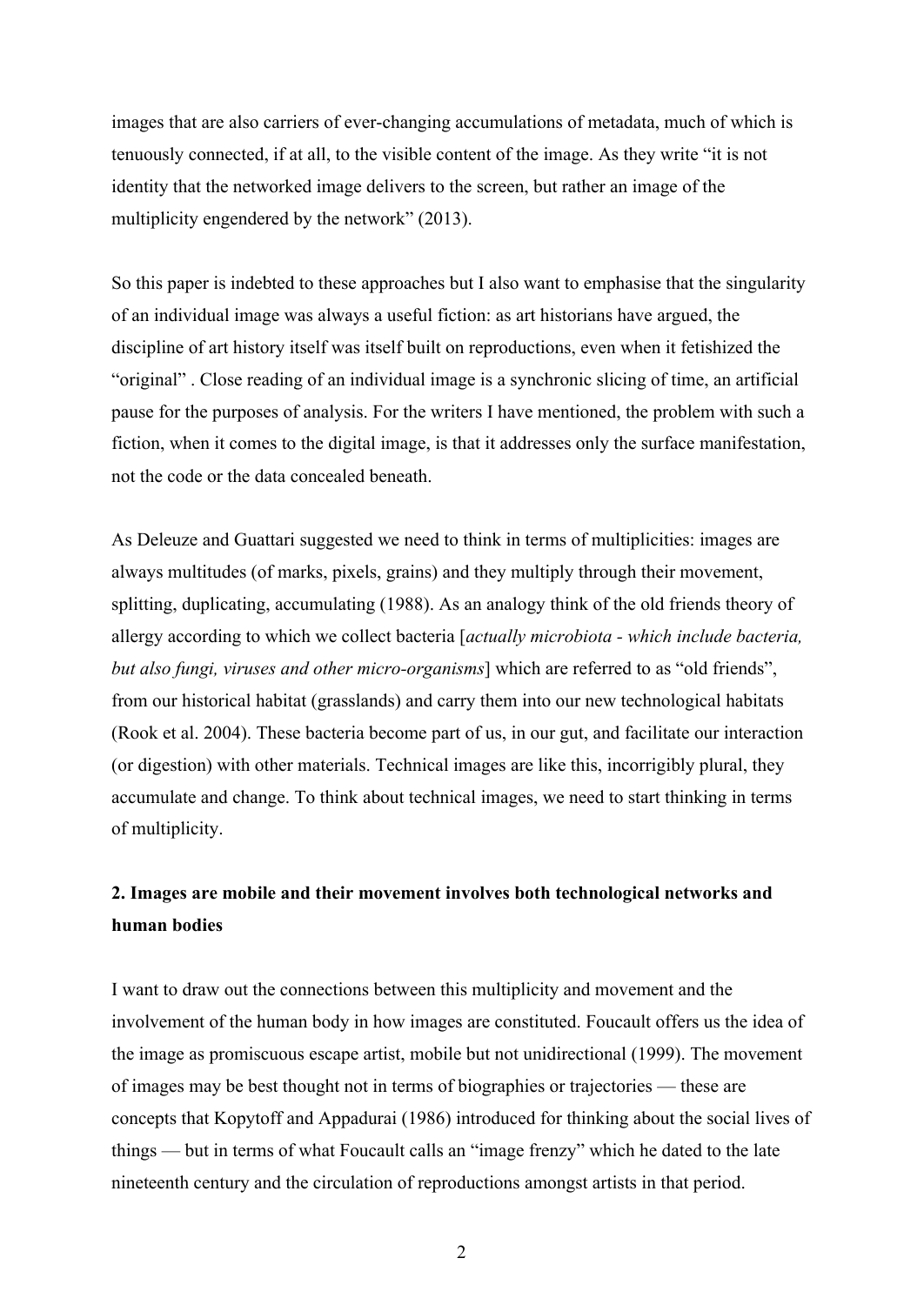We might also consider Hans Belting's concept of a circulation between what he terms endogenous and exogenous images: that is, embodied mental images and external technical images (2011). In these theories humans are part of the network through which images move. If we understand perception, imagination, interpretation and attention as embodied activities, and as intimately connected to the production of images, we are some way towards, like Belting, treating bodies as media and media as bodily.

So, I am arguing for a conception of images as mobile, multiple and embodied regardless of whether they are digital. This is not to say that the arrival of such images does not matter or has not dramatically changed photography. But I want to approach this development from a different angle: not from the perspective of data or digital manipulation, but from the point of view of image flow.

## **3. On the one hand the concept of image flow masks the real character of digital images...**

Rubinstein and Sluis are dismissive of the ways in which tech companies use the term "flow" and other liquid metaphors (cloud, surfing, photostream) — seeing it as an obfuscation that hides the reality of big data. Similarly Ghislain Thibault (2015) points out that liquid analogies applied to analogue media were technically correct insofar as analogue signals were continuous, but in a digital context they disguise the fact that digital media are discontinuous, transmitted in bits and through the use of packet-switching. As Thibault argues, the language also suggests a continuity of experience and freedom of choice, a sense of liveness that more properly belongs to older analogue broadcast media and an idealised image of a continuous signal and perfect connection which barely ever realised — in fact digital streaming is more often than not, interrupted and fragmented by poor connections, intermittent signal or overloaded bandwidth.

Indeed, the liquid metaphors used by technology companies invite us to imagine seamless activity, without glitches and buffering. They create imaginary topographies: landscapes of clouds and streams, and an imaginary cyclical time linked to the natural processes by which water is exchanged between earth and sky. This is an image of nature as something in constant and inexorable flux.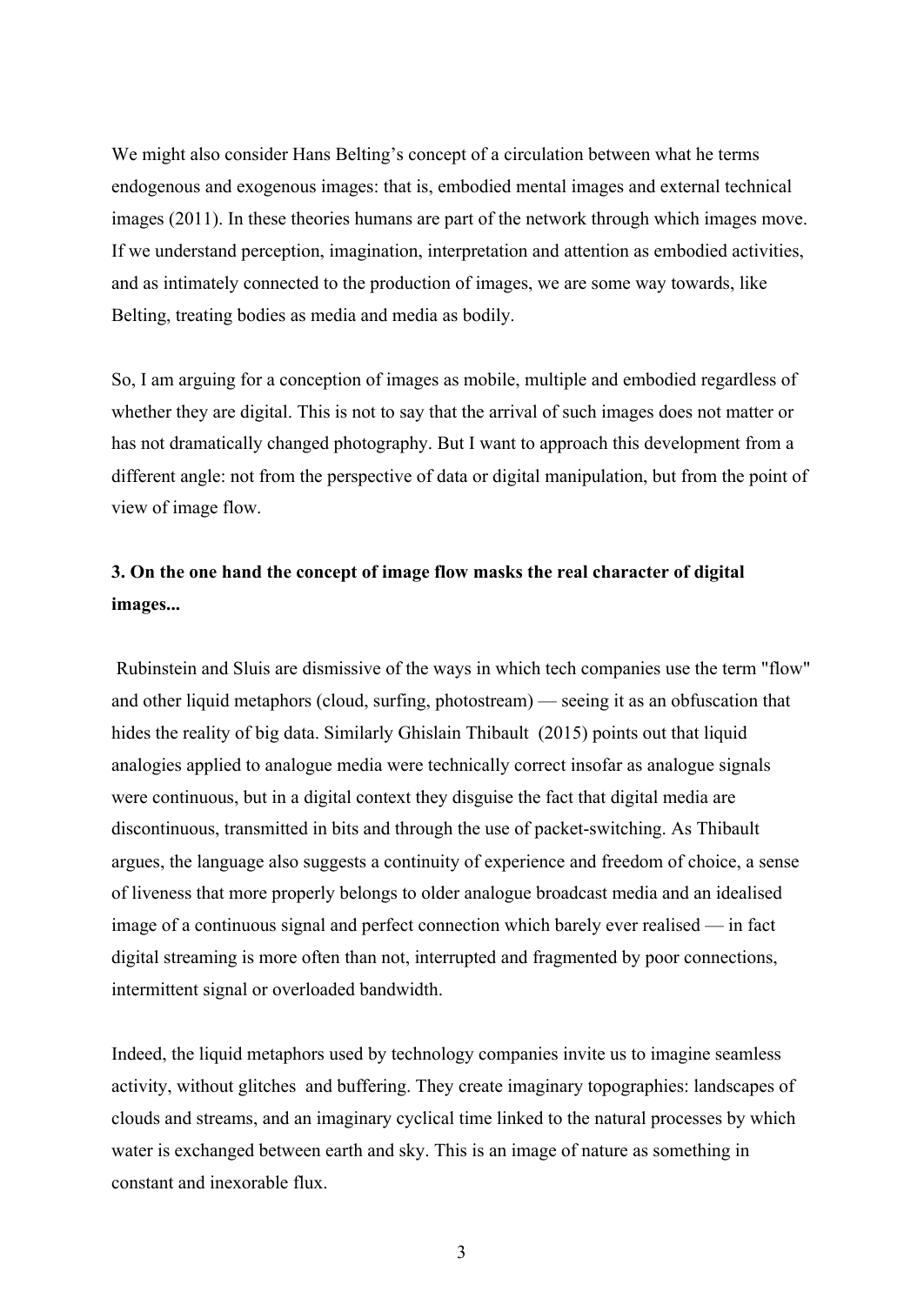Through analogies of flow, we are also being offered a specific model of time and of the passage through time. Think of the way platforms like Facebook and Snapchat offer our own images back to us labelled as "memories", prompting us to recirculate images selected by algorithm. This technological involuntary memory has lost the sensuality of Proustian version in which the past comes flooding back at the bite of a tea-soaked madeleine cake. Instead, we are invited to think of time as a stream flowing in one direction — we can dip into it at any time, to retrieve moments of the past photographically, and sometimes it throws these fragments of previous experience back to us, unprompted.

On the one hand this is a flattening of history, with everything experienced as a simultaneous present, on the other it is a complete capitulation to the tyranny of linear time.

# **4. On the other hand, this idea of "flow" might also be useful for understanding digital images**

In other words, all these writers are correct that the concept of flow (and related watery analogies) are ideological. However, I also want to take the notion of flow seriously as a means for thinking about how we approach digital images.

There are four contexts in which ideas of flow are used that are worth bearing in mind here [*in this paper I deal only with the last two, but my forthcoming book Photography: The Unfettered Image will discuss the others a little too*]. The first is the context of electricity, [*where flow was originally an analogy taken from hydromechanics to help people visualise the movement of electricity*]. The second is psychology, where flow is used to explain consciousness and human perception, [*an idea usually traced back to William James in the late nineteenth century, but given a new twist by Czikszentmihalyi in the mid-twentieth*]. The third is in robotics and machine vision, where ideas of image or optical flow, derived partly from studies of animal perception, are used to explain how robots might navigate an environment (incidentally this is the origins of forms of optical flow used in video editing software). The fifth context, is that of television, and in particular Raymond Williams' concept of televisual flow.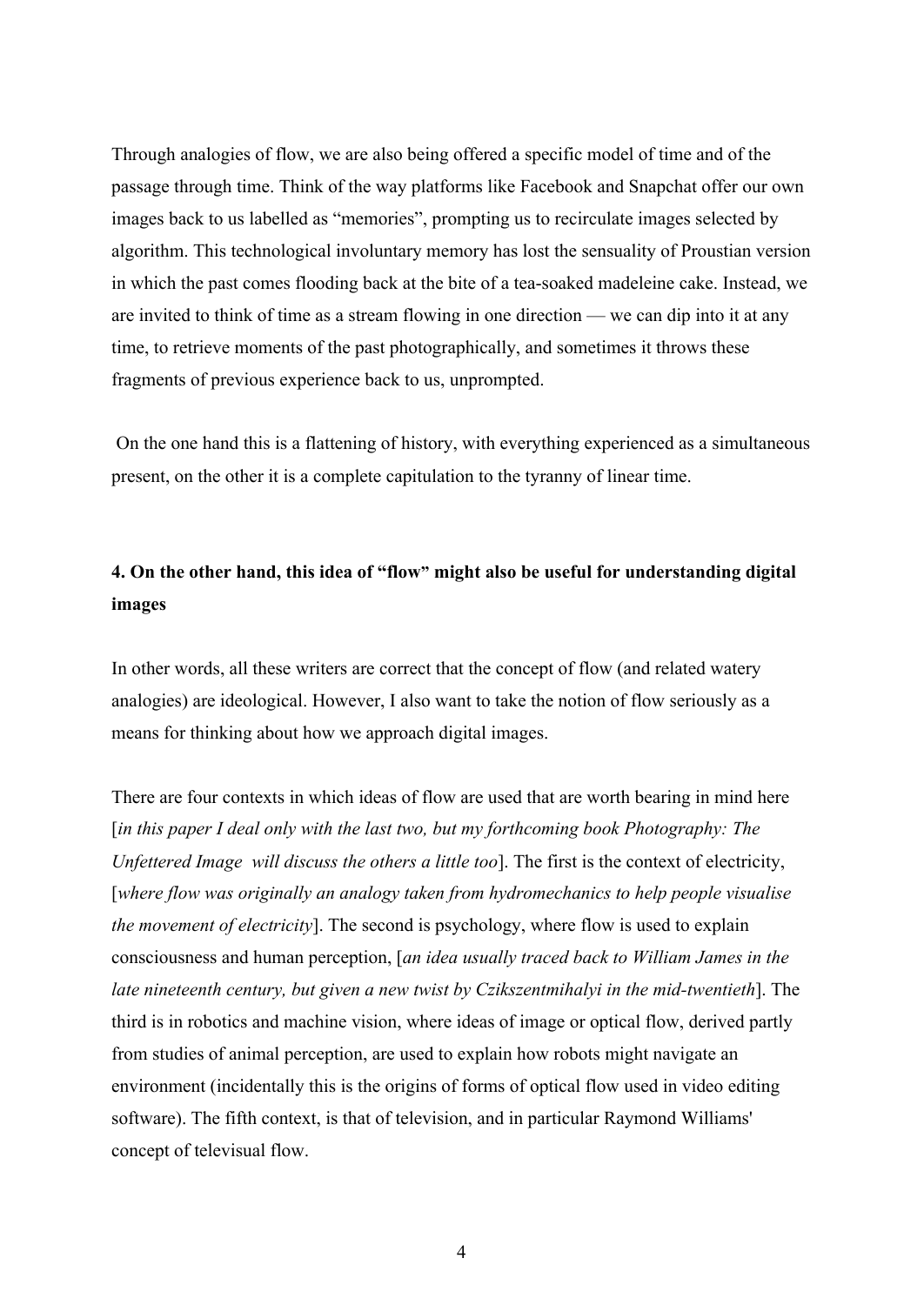### **5. Implicit in the idea of flow is the idea of overflow, of the flood...**

Flow always risks overflow: there is always the sense of only just managing, of the risk of too much, of flooding. The software through which we make, view and exchange images use models for managing and retreiving data, and for capturing and sustaining attention. The specific techniques developed to make images available, searchable, viewable — such as, the slideshow, the stream, the thumbnail image, and so on — are all ways of attempting to control or program what might otherwise be experienced as an unmanageable and inassimilable onslaught or flood of images.

Ideas of information overload or image saturation are particularly associated with moving image media such as television, but they are also familiar tropes in writing about contemporary visual culture in general : too much information, too many images, an attack of visual stimuli that produce an immobilised, passive observer. These notions have much older roots too: in the nineteenth century image of the neuraesthenic incapacitated by modern urban life, for example.

#### **6. And image flow is directly connected to the idea of the mobility of the observer...**

One way to demonstrate this is through the development in robotics of robot-crawlers that had a kind of machine vision based on what is known as time-varying imagery. These robot crawlers "see" the world by analysing optical flow, which in early experiments with machine vision in the 1980s, meant a live electromagnetic feed of images (along the lines of television) (Waxman 1987; Waxman and Wohn 1988). These self-navigating unmanned devices were designed to move through an environment by mapping the place of objects or obstacles as they moved, and measuring the velocity of the image flow. This allowed the robot-crawler to perceive depth and to recognise other objects as moving.

For a robot, the readability of an image is not contained in the individual image but the relation to the next image in the flow (and in fact the idea of image is a problem here because that seems to imply that the flow stops independently of the robot). The pace at which it can make these calculations determines its own pace of movement and its ability to react to the movement of other bodies in space. The concept of image flow or optical flow in robotics is derived from studies of how animals, including humans, see and navigate space. There are

5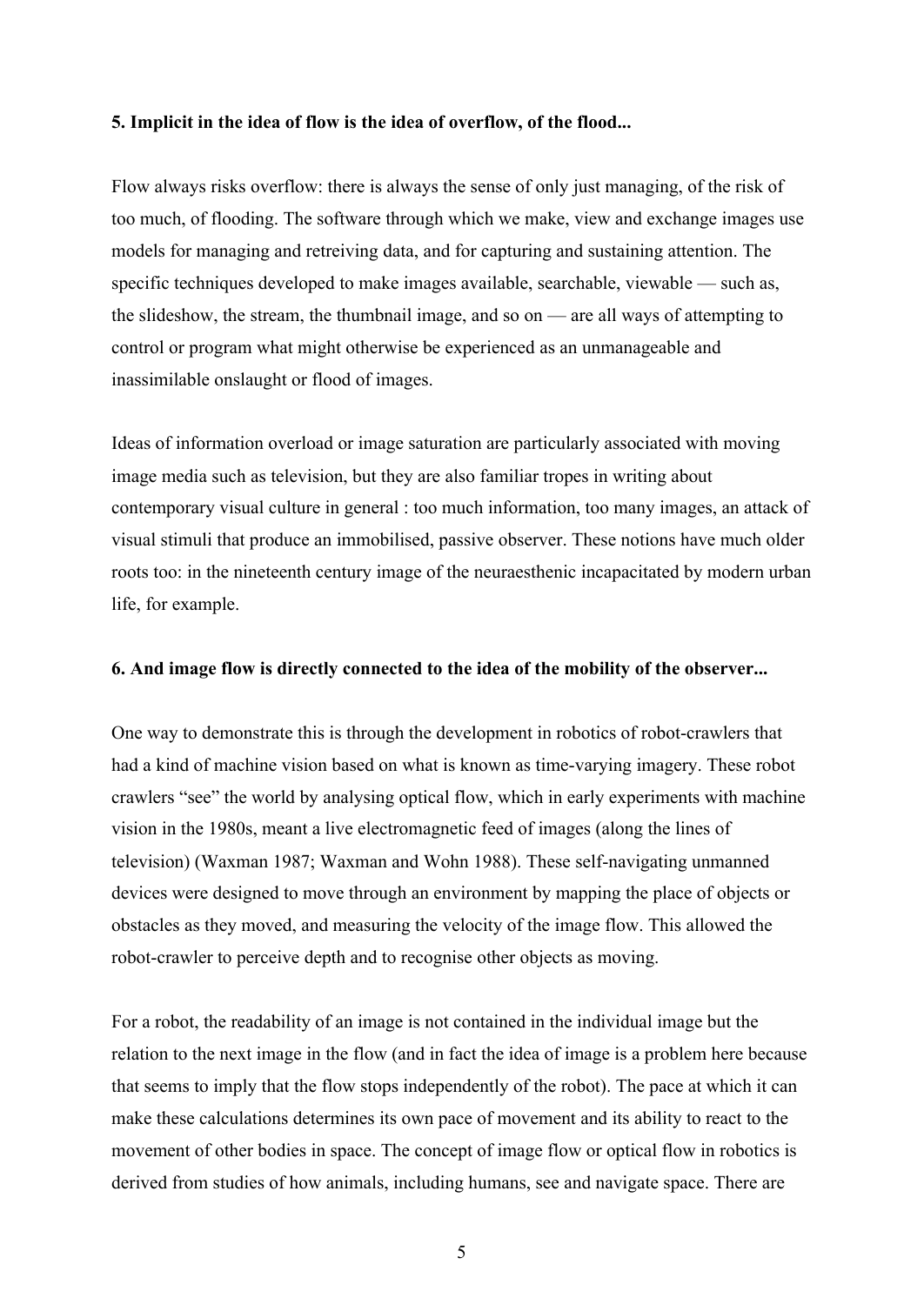three key points for my purposes here: First, that the image is the product of a "cut" made by the observer; second, that images that appear in sequences, volleys etc. are also a means of navigation and third, that the machine-readability of images (their capacity to be translated into data) has nothing necessarily to do with their being digital.

### **7. Image flow is also connected the mobile character of capitalism ....**

Raymond Williams' 1974 analysis of televisual flow brings in another kind of mobility. He read American commercial television as a means to connect the movement of images through a network, the movement of bodies in a living room, and other movements and flows: the commute from the suburb to the city, the flow of capital, even the global movement of peoples.

Williams' concept of flow developed his 1960s idea of "mobile privatisation": television and radio were synchronized with the automobile and the suburb, scheduled around the suburban lifestyle and the commute to and from work. Broadcasting organised space and time to ensure the flow of capital, turning spectatorship in the home into a form of work, linking capitalism's tendency toward increased mobility to its inverse tendency toward the static sphere of the home and the nuclear family.

Williams later used the analogy of cars on a motorway, individual shells or pods of privacy, each moving with their own purpose, unconscious of being part of a larger determined and dehumanising system (1983). Similar to the exchange of personal photographs across online networks, what is locally meaningful, rich and singular is (at one and the same time) co-opted into a more insidious general purpose (big data for example) which is not necessarily visible from the ground.

# **8. One way of approaching digital-photographic images is through a kind of flow analysis...**

In some ways the model Williams was describing has broken down (work and consumption now happen inside the home as well as outside it and we use platforms such as Twitter to broadcast beyond the private sphere — and such platforms reveal the complicated and blurred ways in which people navigate ideas of publicity and privacy. At the same time what

6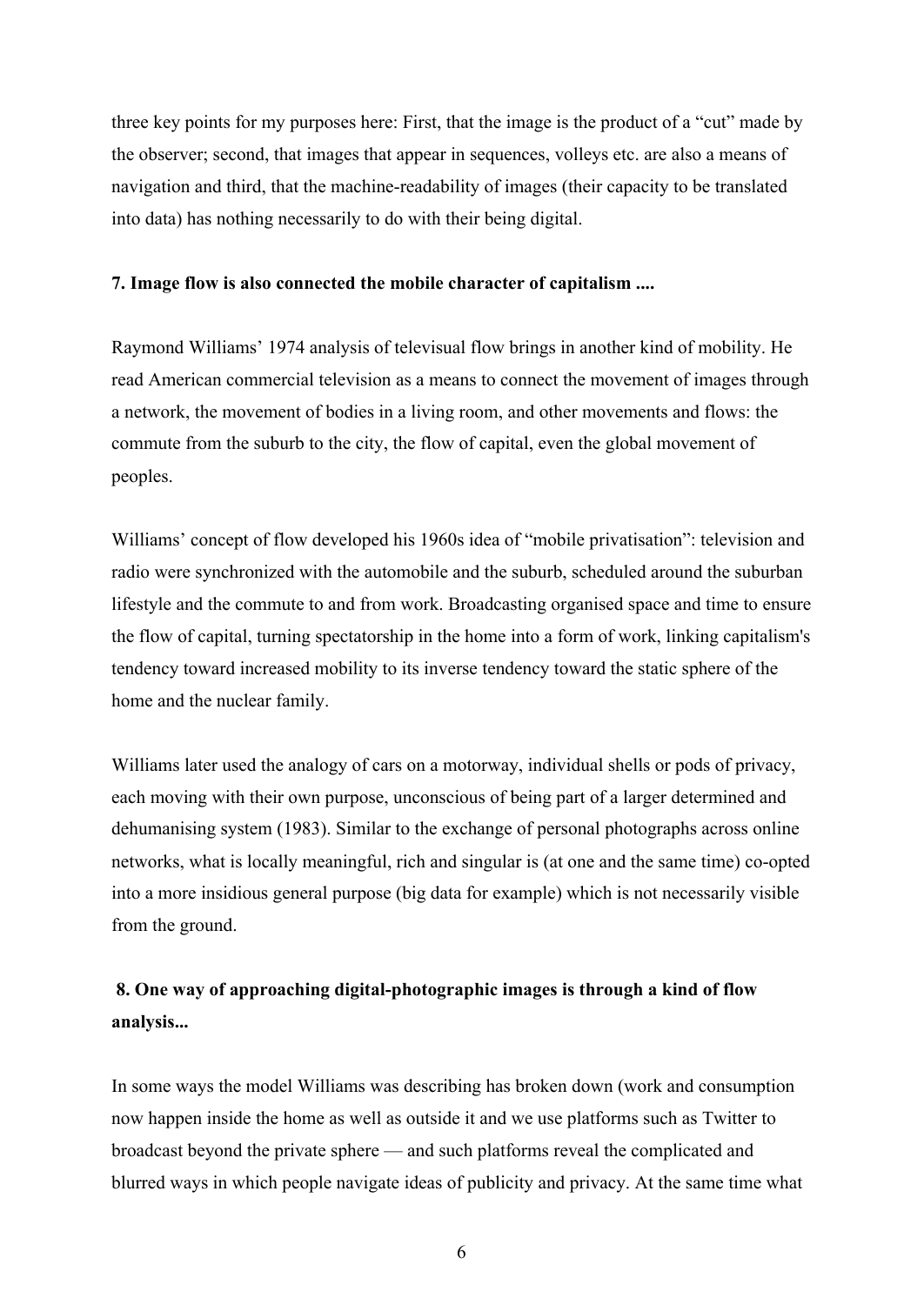some recent theorists of the digital image have been proposing, such as Rubinstein and Sluis, is to move away from a visual analysis to address instead relations between data and to map the movements of images and of the user: this is actually quite close to the kind of flow analysis Williams proposed.

Williams book *Television* set out scaleable methods of analysis that can move from smaller to larger units - the single image, the sequence, the programme, segment, schedule - across a few minutes, a day or a week. Kathleen Oswald and Jeremy Packer have updated the idea: arguing that now flow in a mobile media environment happens *across* media technologies, platforms and different kinds of screen, the multiple little screens of mobile phones, tablets, televisions and computer monitors but also increasingly embedded into the environment: in cars, shopping centres, bus stops, aeroplane seats, fridges (2012). Since advertising deals in attention, it must , they suggest, follow the "flow of the user in time and space across devices", while on-demand media transfers the responsibility for the "management of flow" to users or spectators .

## **9. But we actually need approaches that recognise that image flow as also a kind of choreography of the body which is not necessarily "flowing" ...**

Williams theory of flow is about the way American commercial television allowed disconnected imagery to vie for attention, not about the use of televisual techniques for naturalising or smoothing ruptures (as in continuity editing).

For Williams, flow meant a tumultuous, unstoppable sequence of rapidly changing sound and imagery that was characterised by sudden and surprising juxtapositions, particularly at the opening moments of programmes and ads, which were deliberately "violent or bizarre". Flow here is not smooth and seamless or soporific, it is jarring, jagged, disruptive, and exciting. This is all about the rhythm and pace of perception and interpretation and attention.

There is an evident connection here with Walter Benjamin's concept of shock (2003). Williams saw American commercial television in terms of a kind of training of the senses, its sudden disjunctures and rapid stimuli not as overwhelming or even just as hooking the viewer in, but as part of a larger mobile capitalist culture to which Americans were becoming rapidly acclimatised.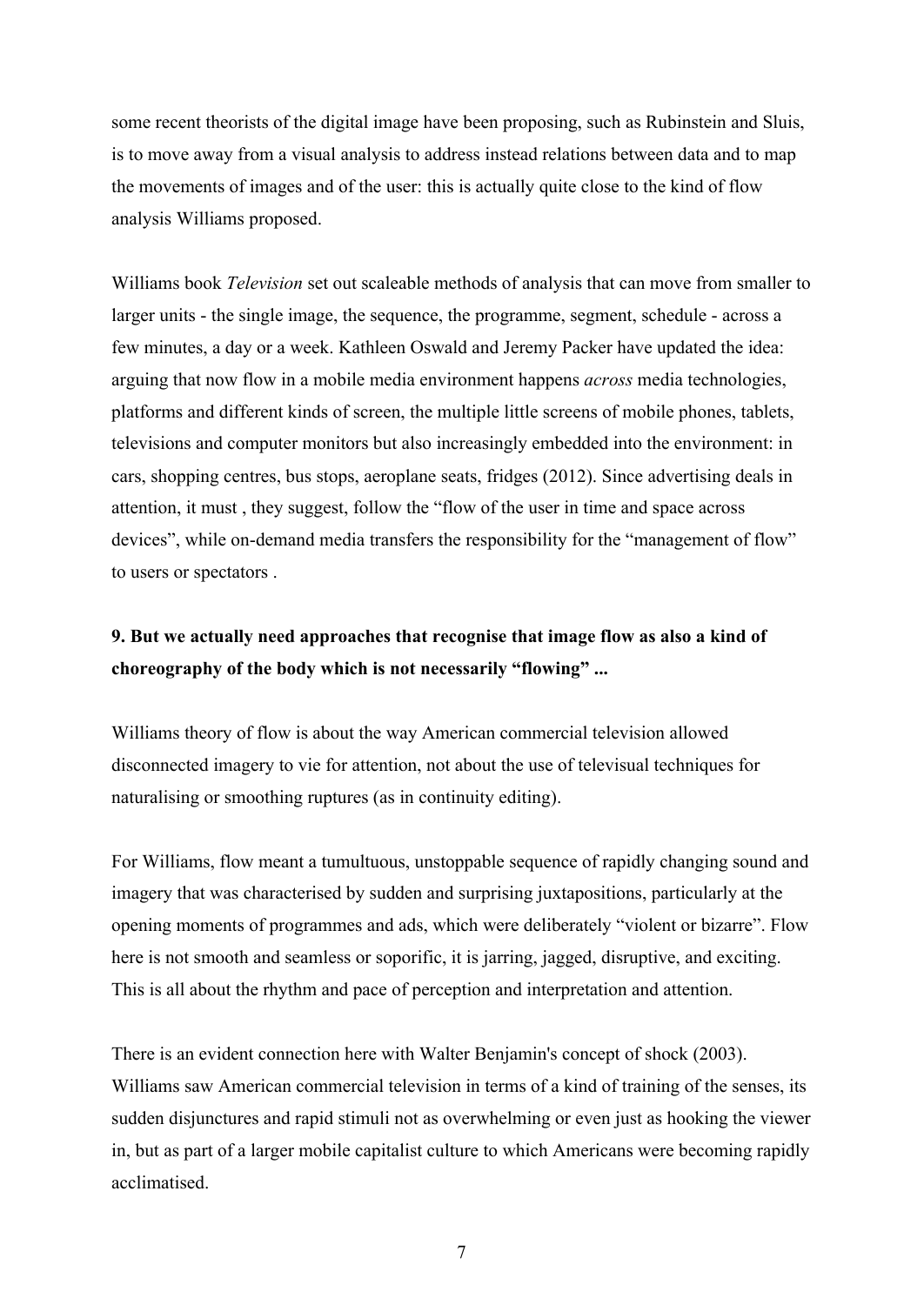Images choreograph the crawler and they choreograph us. Indeed photographs have always articulated bodies, producing new choreographies of both photographer and subject: think of writings about how people arrange themselves for the camera, or the many descriptions of Cartier-Bresson in the act of taking a photograph as a kind of strung-up dancer, a cat, a humming-bird or insect or Paul Frosh's writing on selfies as gestural and performative, bodily images (2015).

### **Conclusion: to find in every image a collective...**

So how might theories of "flow" help us to think the photographic image as an accumulation, a multitude, as mobile, frenzied, and as embodied. One way is to track the frenzied movement of images at different scales and temporalities not just across the technical network, but across the broader society. At the same time, it becomes ever more necessary to read closely and to write about specific images, whose local meaning is not reducible to big data, and to find ways that unhook them from the fiction of their isolation, that find in every image a collective. This means pulling in the suburbs and the living room, talking about dreams and screens and the temporality of images, seeing images as part of our own sensorium, seeing technical images as inseparable from ourselves .

----------

#### **Sources**

.

Appadurai, Arjun (ed.) *The Social Life of Things: Commodities in Cultural Perspective,*  Cambridge: Cambridge University Press 1986.

Belting, Hans. *An Anthropology of Images: Picture, Medium, Body.* Princeton: Princeton University Press, 2011.

Benjamin, Walter. "On Some Motifs in Baudelaire." In *Walter Benjamin: Selected Writings, Volume 4 1938-1940*, by Howard Eiland and Michael W. Jennings. Cambridge, Massachusetts: Harvard University Press, 2003.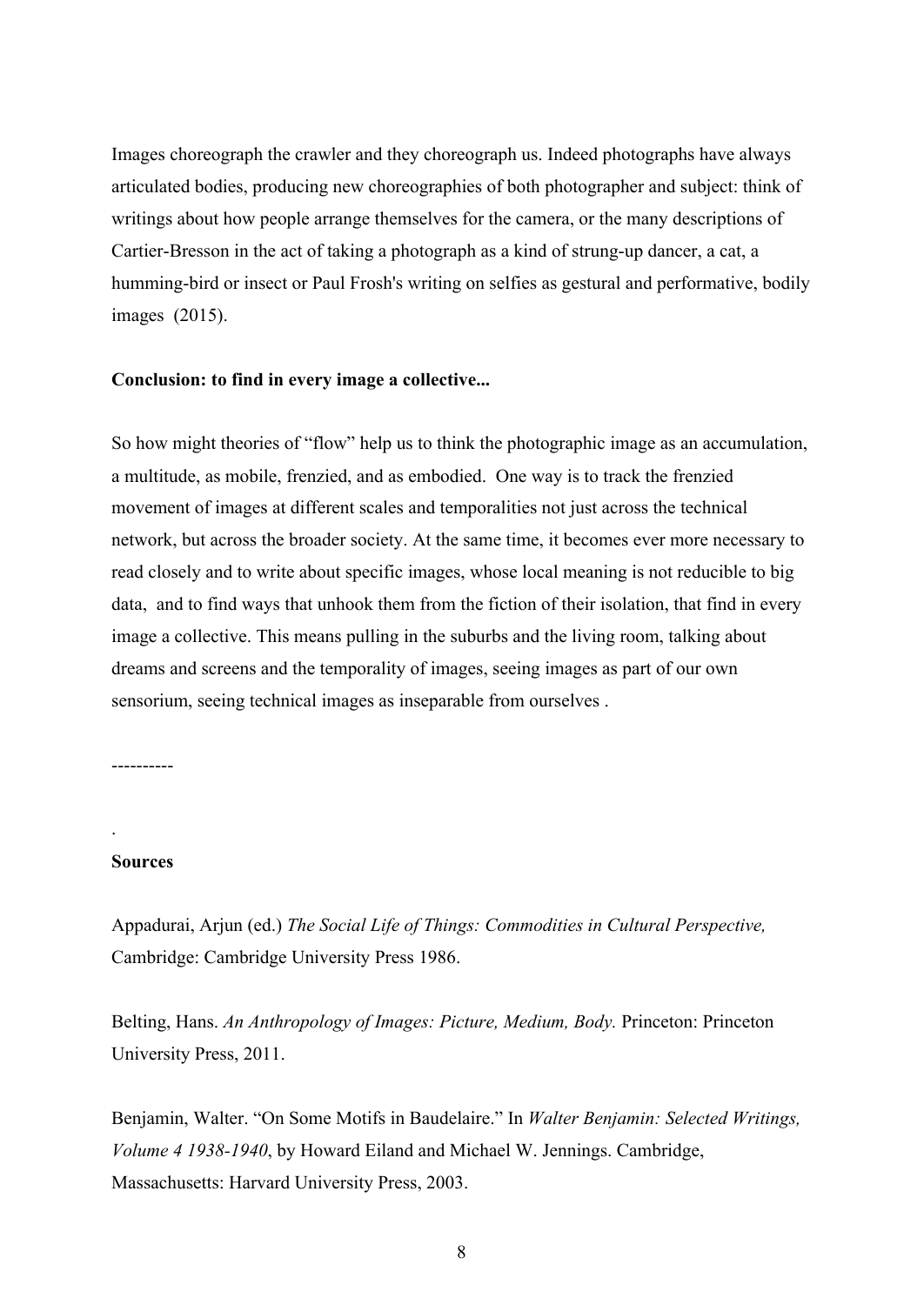Deleuze, Gilles, and Guattari, Felix, *A Thousand Plateaus*, London: Bloomsbury Academic 1987/2013.

Deleuze, Gilles, and Michel Foucault. *Gérard Fromanger: Photogenic Painting*. Edited by Adrian Rifkin. London: Black Dog Publishing, 1999.

Frosh, Paul. "The Gestural Image: The Selfie, Photography Theory, and Kinesthetic Sociability." *International Journal of Communication* 9 (2015), 1607–1628.

Kopytoff, Ivan. "The Cultural Biography of Things: Commoditization as Process." In *The Social Life of Things: Commodities in Cultural Perspective*, edited by Arjun Appadurai. Cambridge: Cambridge University Press, 1986.

Lister, Martin, "Is the Camera an Extension of the Photographer?" in Edgar Gómez Cruz and Asko Lehmuskallio (eds). *Digital Photography and Everyday Life: Empirical Studies on Material Visual Culture*.London: Routledge 2016.

Oswald, Kathleen, and Jeremy Packer. "Flow and Mobile Media: Broadcast Fixity to Digital Fluidity." In Jeremy Packer and Stephen B. Crofts (eds) *Communication Matters: materialist approaches to media, mobility and networks* , Routledge, 2012. 276-287.

Rook G A, Adams V, Hunt J, Palmer R, Martinelli R, Brunet L R. "Mycobacteria and other environmental organisms as immunomodulators for immunoregulatory disorders." *Springer Semin Immunopathol*. (2004); 25 (3-4) :237-55.

Rubinstein, Daniel, and Katrina Sluis. "Notes on the Margins of Metadata: Concerning the Undecidability of the Digital Image." *Photographies* 6, no. 1 (2013): 151-158.

Thibault, Ghislain. "Streaming: A Media Hydrography of Televisual Flows." *View* 4, no. 7 (2015).

Waxman, Allen M. "An Image Flow paradigm." In Martin A. Fischler and Oscar Firschein (eds) *Readings in Computer Vision: Issues, Problems, Principles, and Paradigms,* Morgan Kaufmann, 1987.